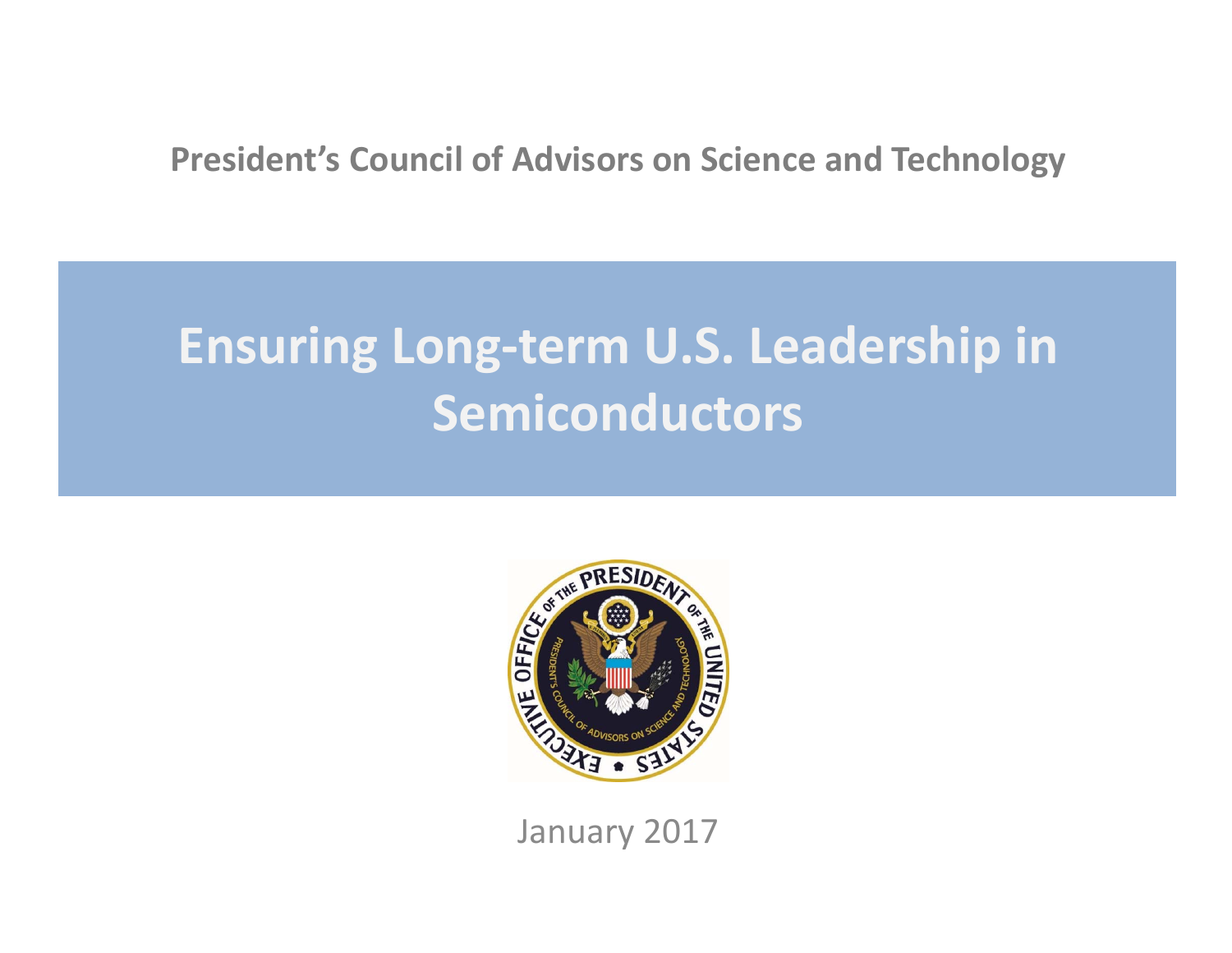- **1. Overview**
- 2. Challenges
- 3. Influencing China
- 4. Creating <sup>a</sup> More Supportive Business Climate
- 5. Innovation Strategy for Continuing U.S. Leadership

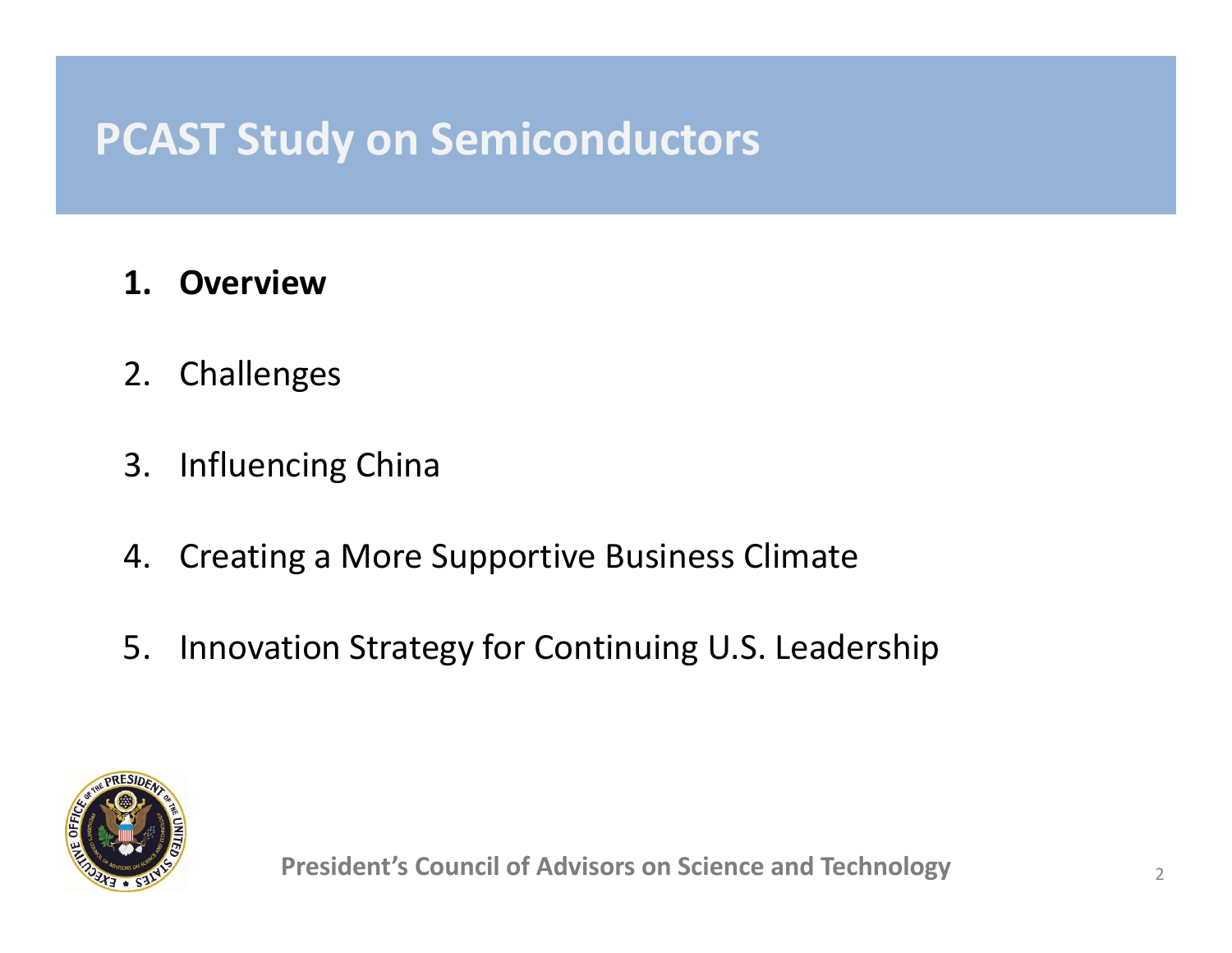#### **1. OVERVIEW**

### **Context and Motivation**

#### **Context:**

- • Semiconductors have important implications for the U.S. economy and for national security
	- •The semiconductor industry creates foundational technologies that enable innovation
	- •● Semiconductors are important in defense and cybersecurity-related applications

#### **Motivation:**

- • Industry is approaching technological and economic inflection points
	- •Slowing of "Moore's Law" and other scaling patterns
	- •Rising cost of designing and fabricating high‐performance chips
- $\bullet$ ● New large-scale Chinese industrial policy is targeting semiconductor industry
	- •Raises questions regarding consequences for economy, security, and innovation

#### **Goals of Study:**

- • Sharpen understanding of core challenges facing the semiconductor industry and implications for the U.S. economy and national security
- $\bullet$  Identify actions the Federal government, industry, and academia could pursue to address challenges and strengthen semiconductor innovation

#### **Output:**

•Report that sharpens understanding of challenges and offers 9 recommendations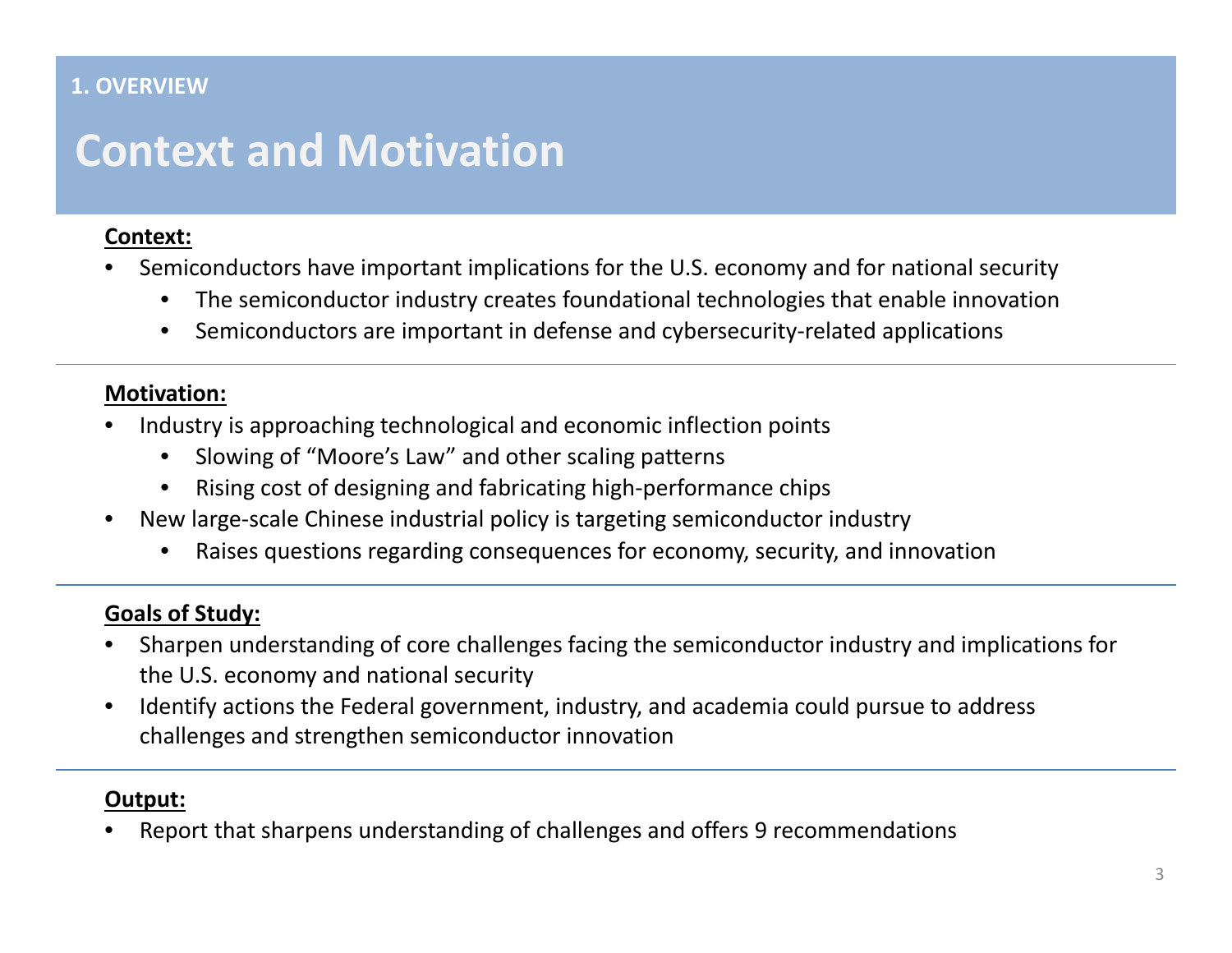#### **1. OVERVIEW**

### **Working Group Members**

**Co‐Chairs**: John Holdren (Assistant to the President for Science and Technology; Director, Office of Science and Technology Policy; PCAST Co‐Chair, Paul Otellini (Former President and CEO, Intel)

- **Members:** 1. Richard Beyer (Former Chairman and CEO, Freescale Semiconductor)
	- 2. Wes Bush (Chairman, CEO, and President, Northrop Grumman)
	- 3. Diana Farrell (President and CEO, JP Morgan Chase Institute; Former NEC Deputy Director)
	- 4. John Hennessy (President Emeritus, Stanford University)
	- 5. Paul Jacobs (Executive Chairman, Qualcomm)
	- 6. Ajit Manocha (Former CEO, GlobalFoundries)
	- 7. Jami Miscik (Co‐CEO and Vice Chairman, Kissinger Associates; Former CIA Deputy Director for Intelligence)
	- 8. Craig Mundie (President, Mundie and Associates; Former Senior Advisor, Microsoft)
	- 9. Mike Splinter (Former CEO and Chairman, Applied Materials)
	- 10. Laura Tyson (Distinguished Professor of the Graduate School, UC Berkeley; Former CEA Chair and NEC Director)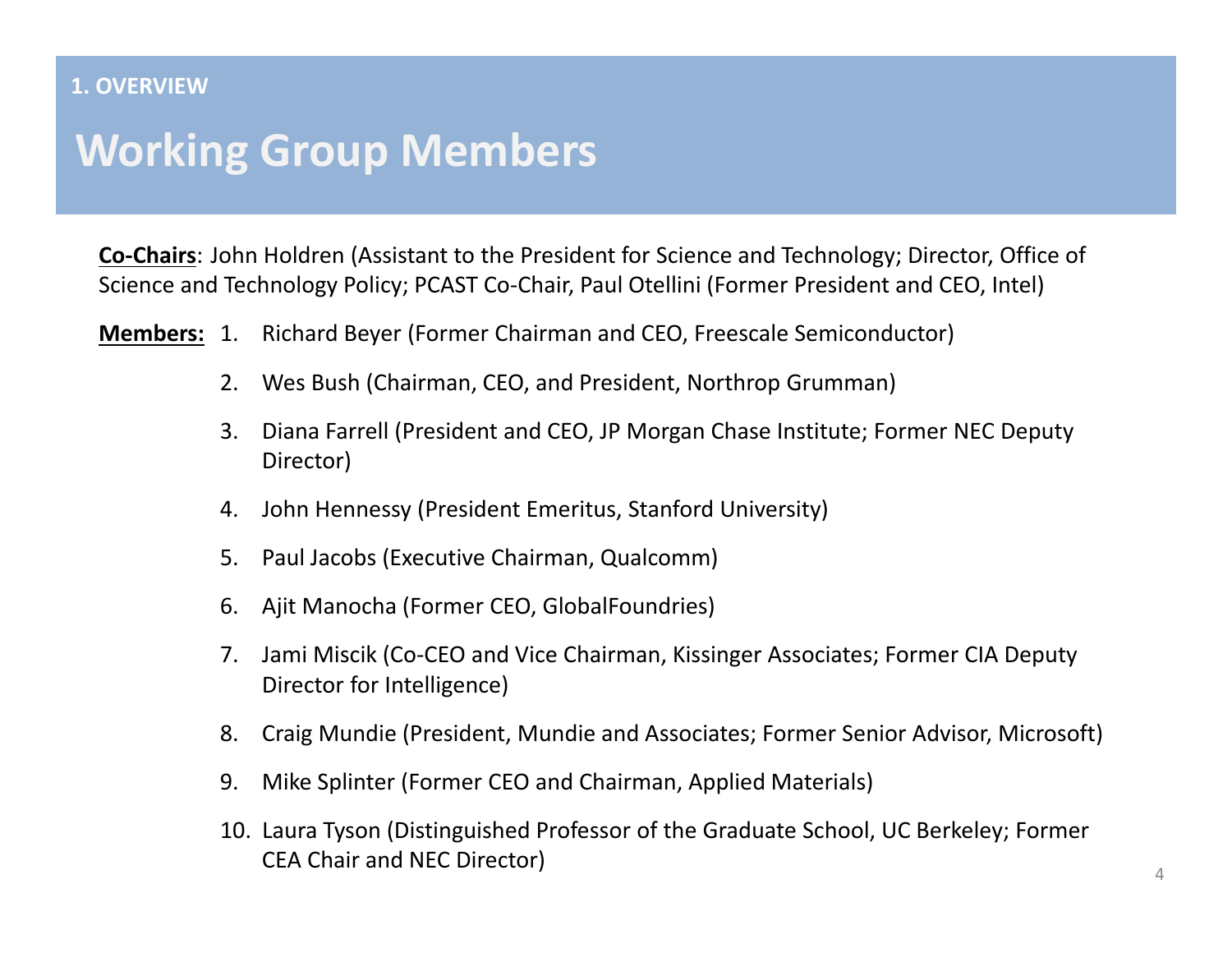- 1. Overview
- **2. Challenges**
- 3. Influencing China
- 4. Creating <sup>a</sup> More Supportive Business Climate
- 5. Innovation Strategy for Continuing U.S. Leadership

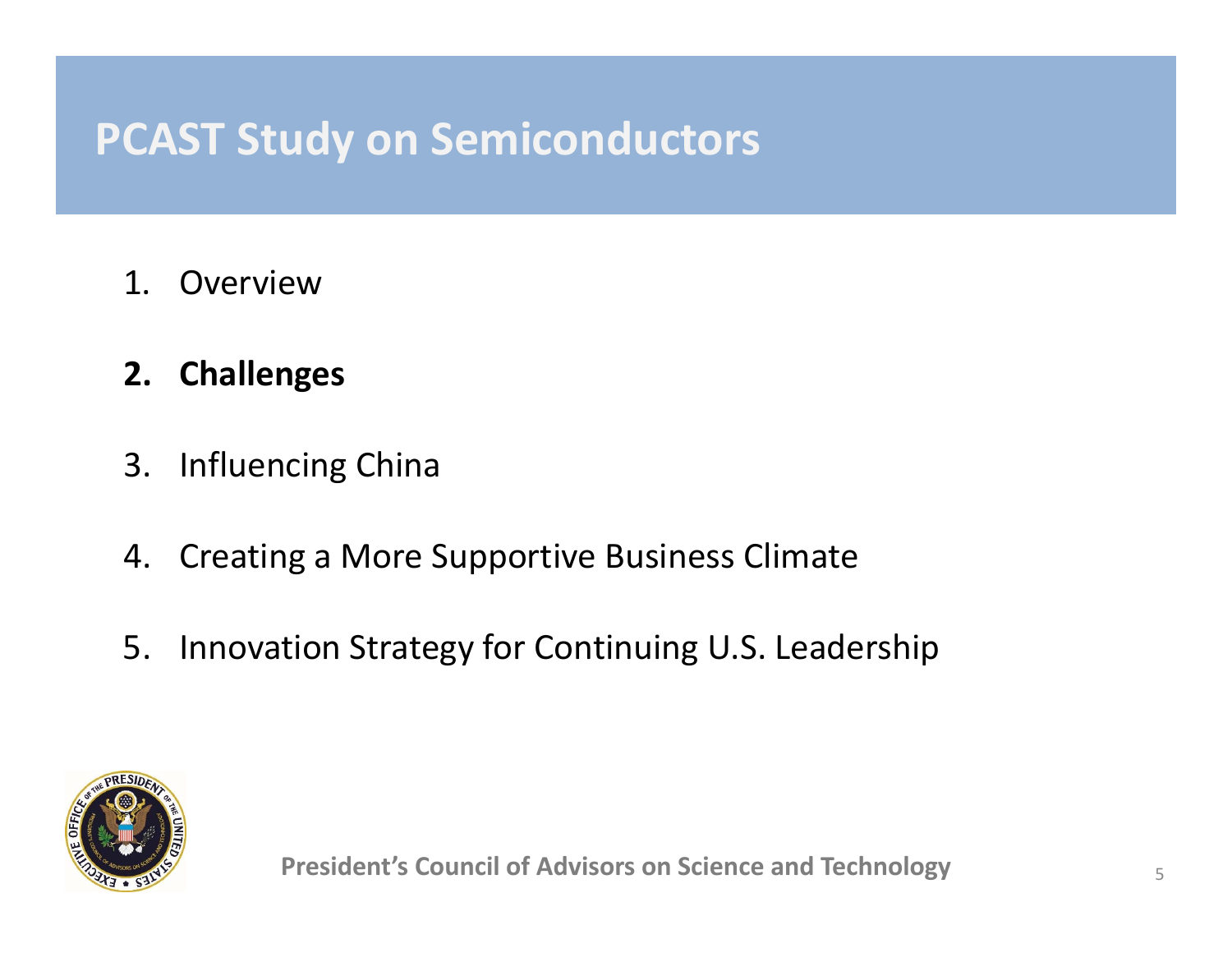#### **2. CHALLENGES**

### **Two Key Challenges**

#### **Shifts in Technology and Markets**

- • Slowing of "Moore's Law" and other scaling patterns
- •**•** Increase in range of major semiconductor applications beyond traditional computing
- •Rising industry concentration

#### **Chinese Industrial Policy**

- $\bullet$ ● Use of \$150 billion in public and stateinfluenced private funds over 10 years
- $\bullet$ • Problematic policies are in the form of subsidies, market restrictions, and other forms of market manipulation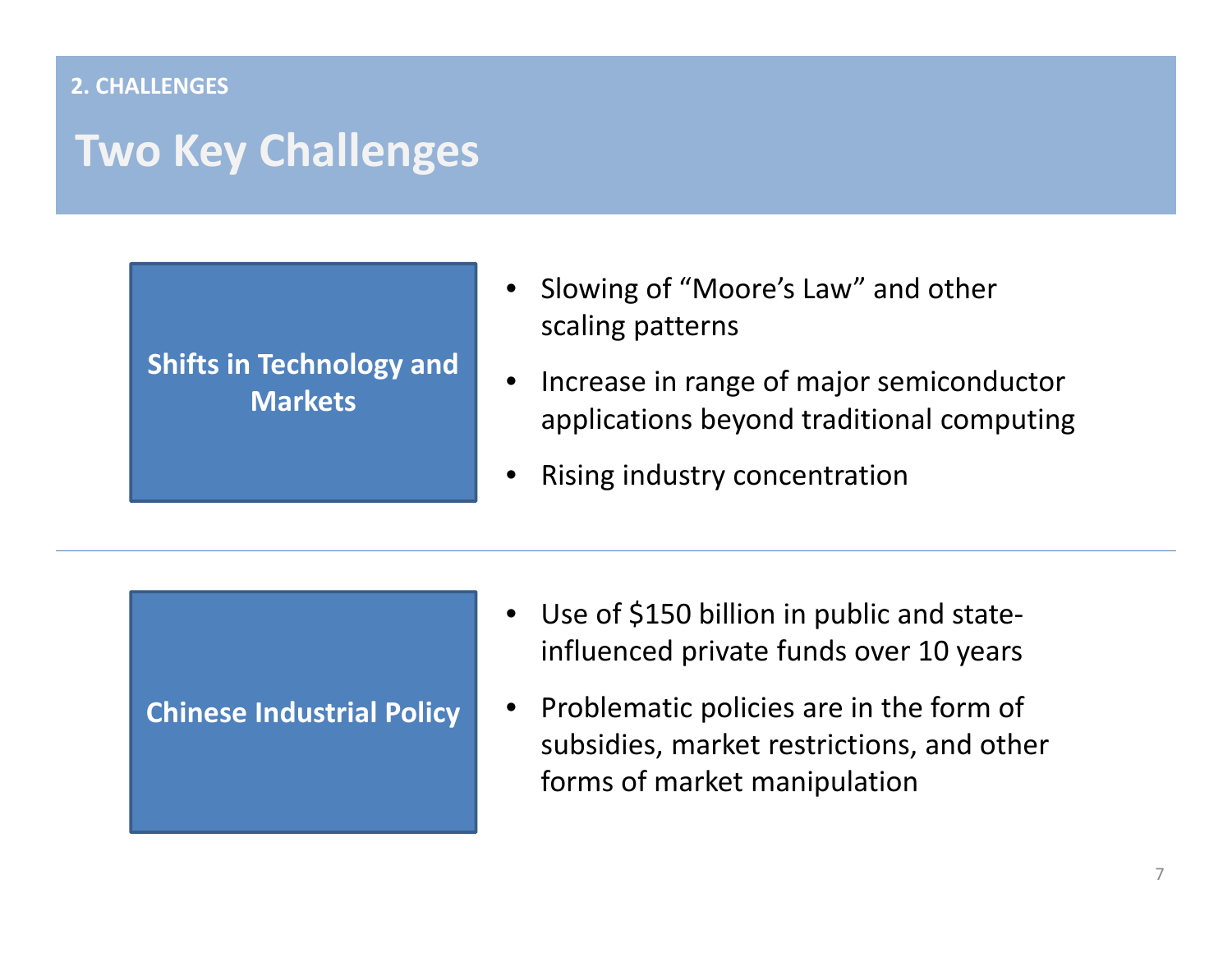#### **2. CHALLENGES**

## **Six Guiding Principles**

- 1. Win the race by running faster
- 2. Focus principally on leading‐edge semiconductor technology
- 3. Make the most of U.S. strengths rather than trying to mirror China
- 4. Anticipate Chinese responses to U.S. actions
- 5. Do not reflexively oppose Chinese advances
- 6. Enforce trade and investment rules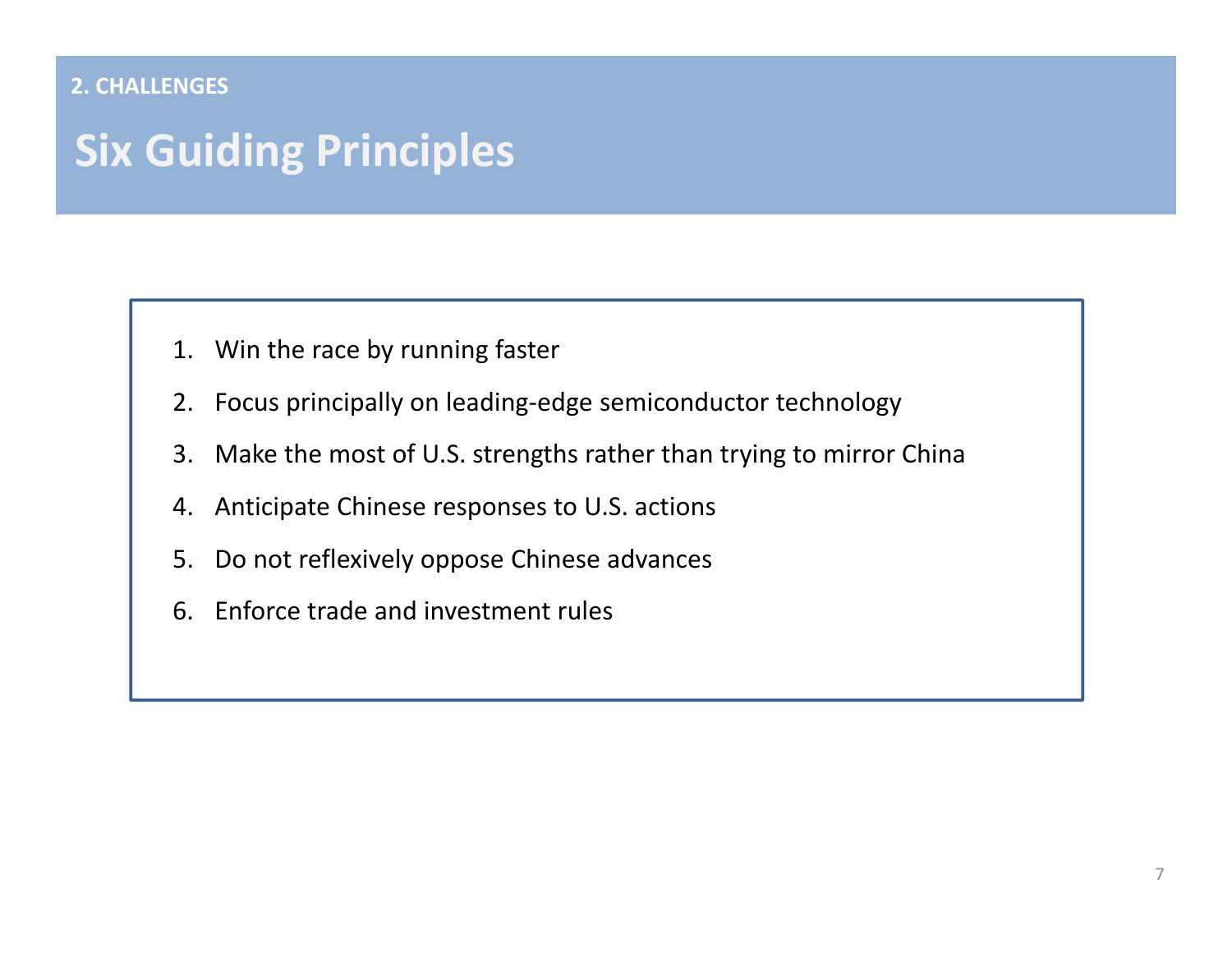## **Enhance Technological and Business Insight**

### **Recommendation 1.1 Create new mechanisms to bring industry expertise to bear on semiconductor policy challenges.**

The U.S. government could benefit from expertise on cutting edge technology and markets. One option is creating <sup>a</sup> standing external technical group with broad membership– including expertise from within semiconductor producing and consuming industries. Another option is to take steps to make it easier to access industry expertise on an *ad hoc* basis.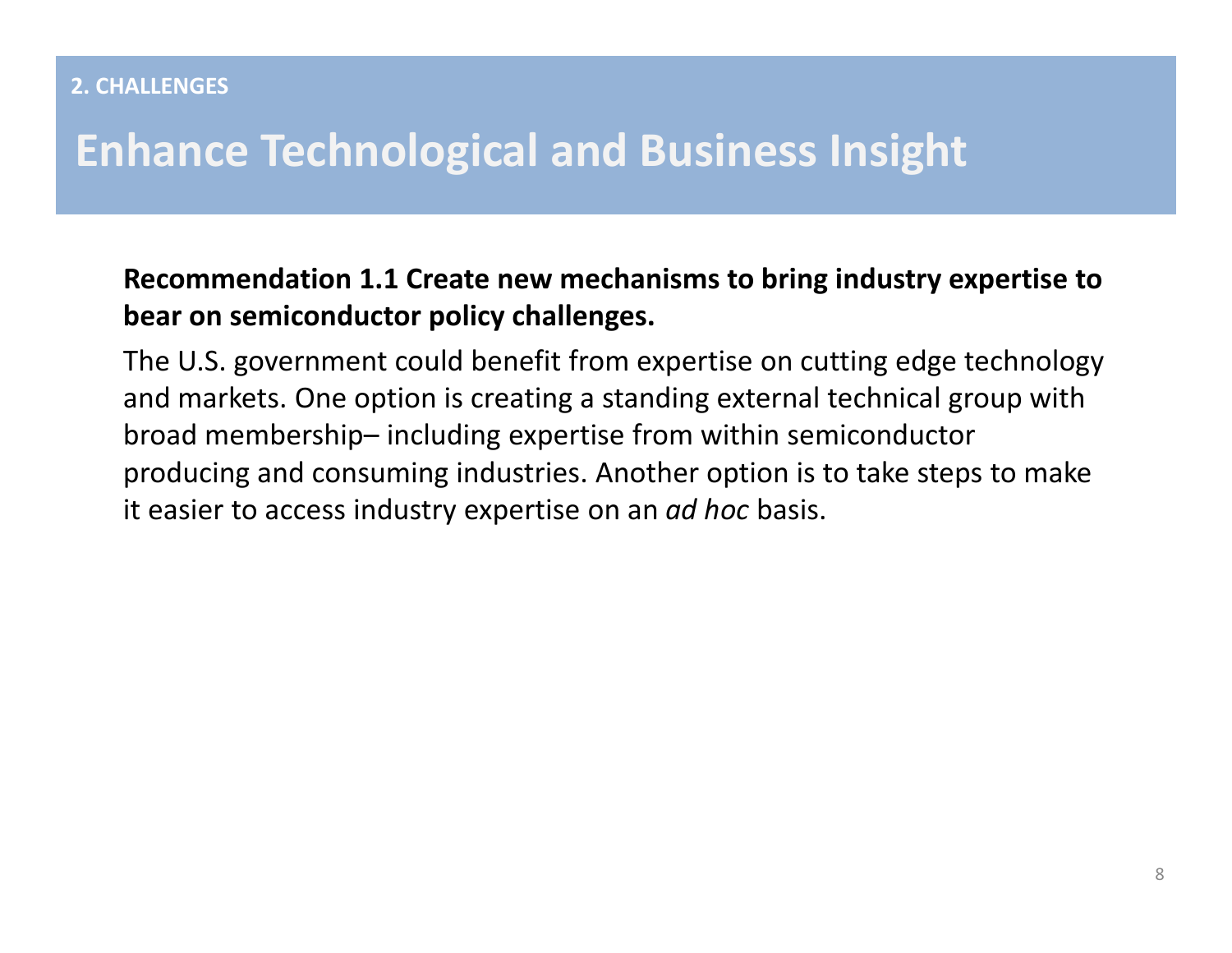- 1. Overview
- 2. Challenges
- **3. Influencing China**
- 4. Creating <sup>a</sup> More Supportive Business Climate
- 5. Innovation Strategy for Continuing U.S. Leadership

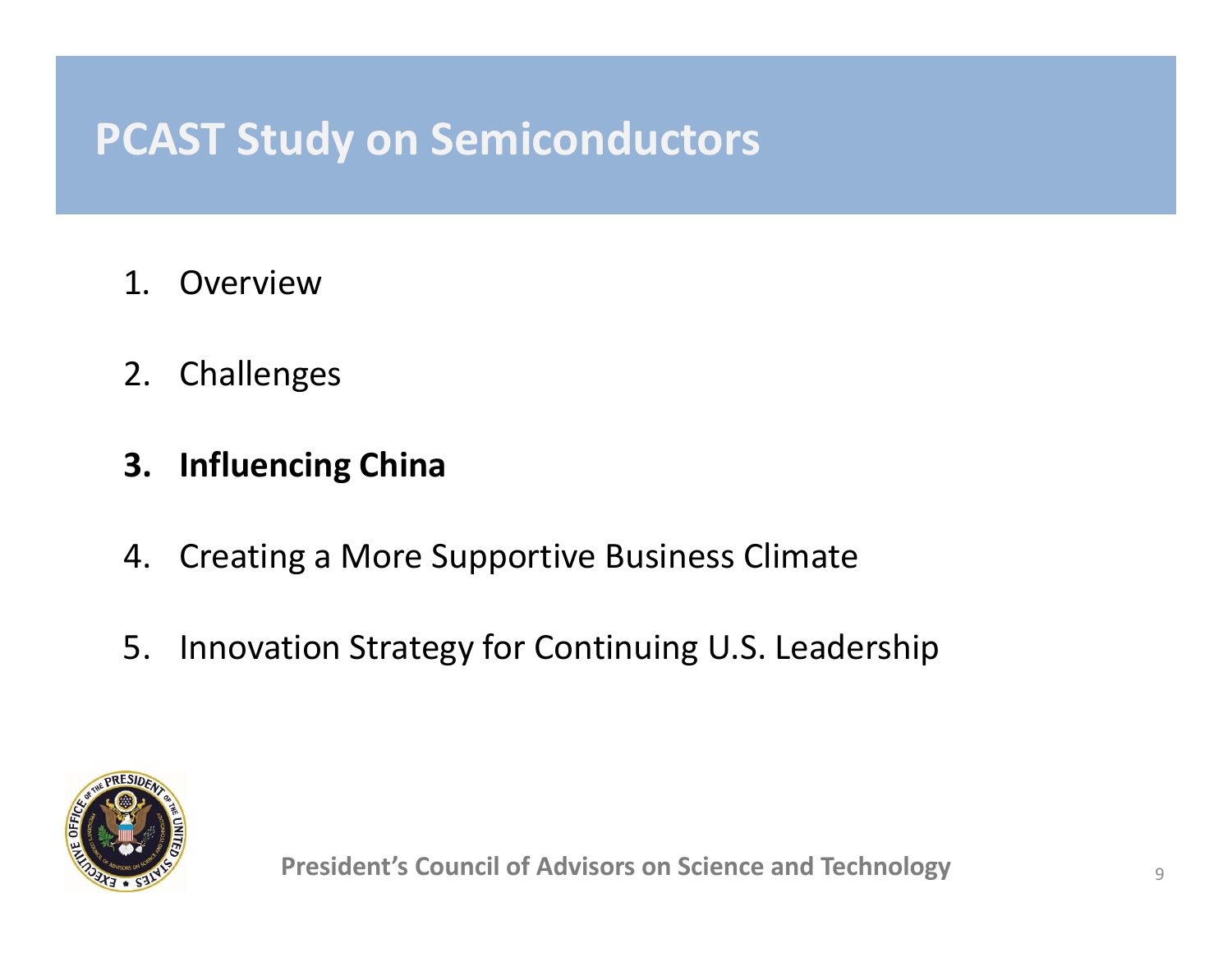#### **3. INFLUENCING CHINA**

### **Overview of Issues**

- $\bullet$  The United States has <sup>a</sup> range of tools (formal trade agreements, informal trade and investment norms, CFIUS and export controls) available to respond directly to Chinese activities
- $\bullet$  The current set of strategies pursued by the Chinese government through its policies brings the effectiveness of these tools into question
- $\bullet$  The U.S. government should revisit its tools to ensure that they are sufficiently able to protect against actions that may unacceptably harm the country's economic and security interests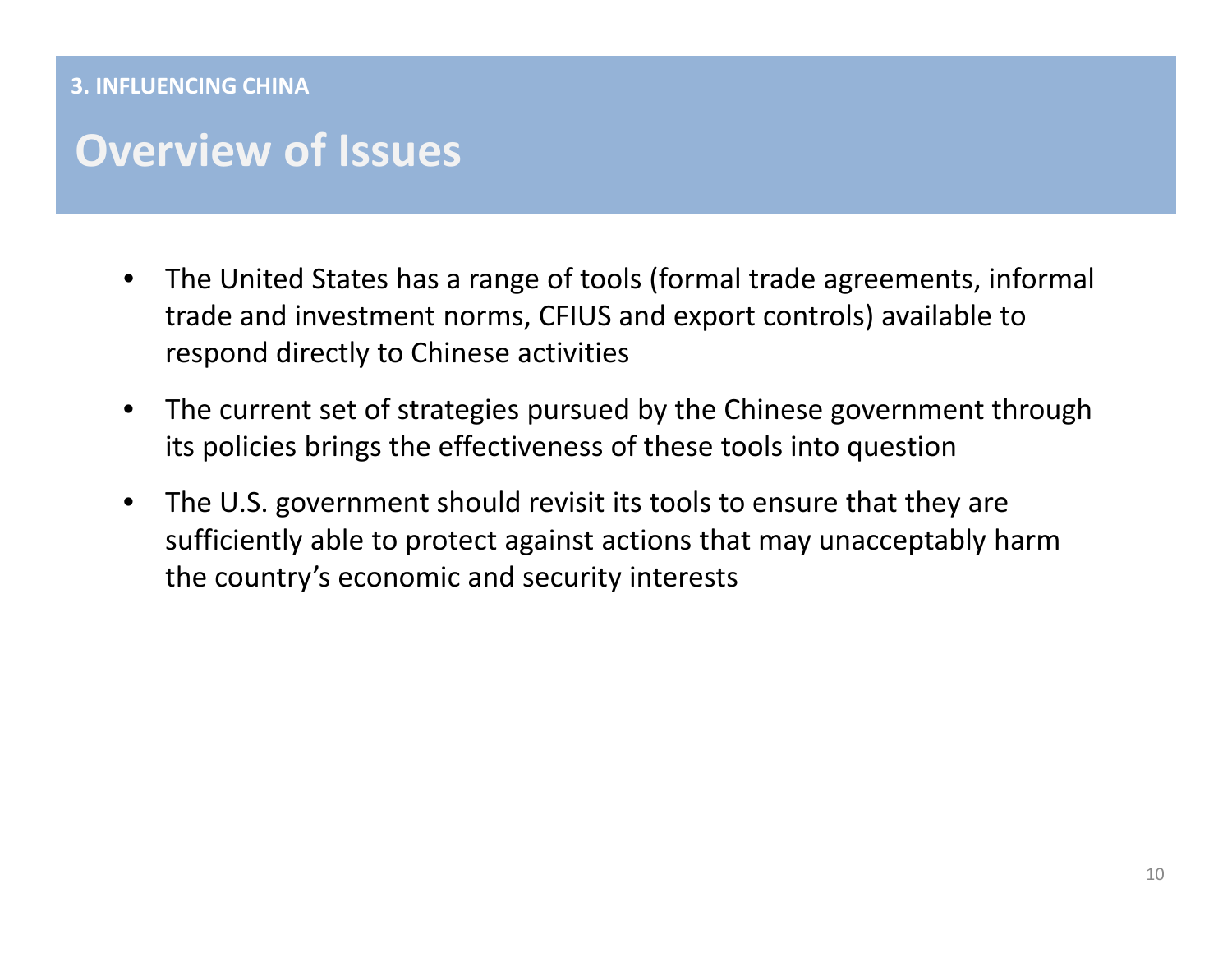### **Boost Transparency and Reshape Tools**

**Recommendation 2.1 Boost the transparency of global advanced technology policy.** The United States should attempt to influence Chinese behavior by identifying specific areas where greater transparency could be mutually beneficial, and press for progress there through discussions in bilateral and multilateral forums. In doing so, the United States should also be open to increasing transparency around its own activities.

**Recommendation 2.2 Reshape the application of national security tools, as appropriate, to deter and respond forcefully to Chinese industrial policies.** In doing so, U.S. export and investment controls should continue to focus on national security concerns rather than be expanded to pursue economic goals. This should include considering individual Chinese acquisitions in the context of the broader national security impact of Chinese policy.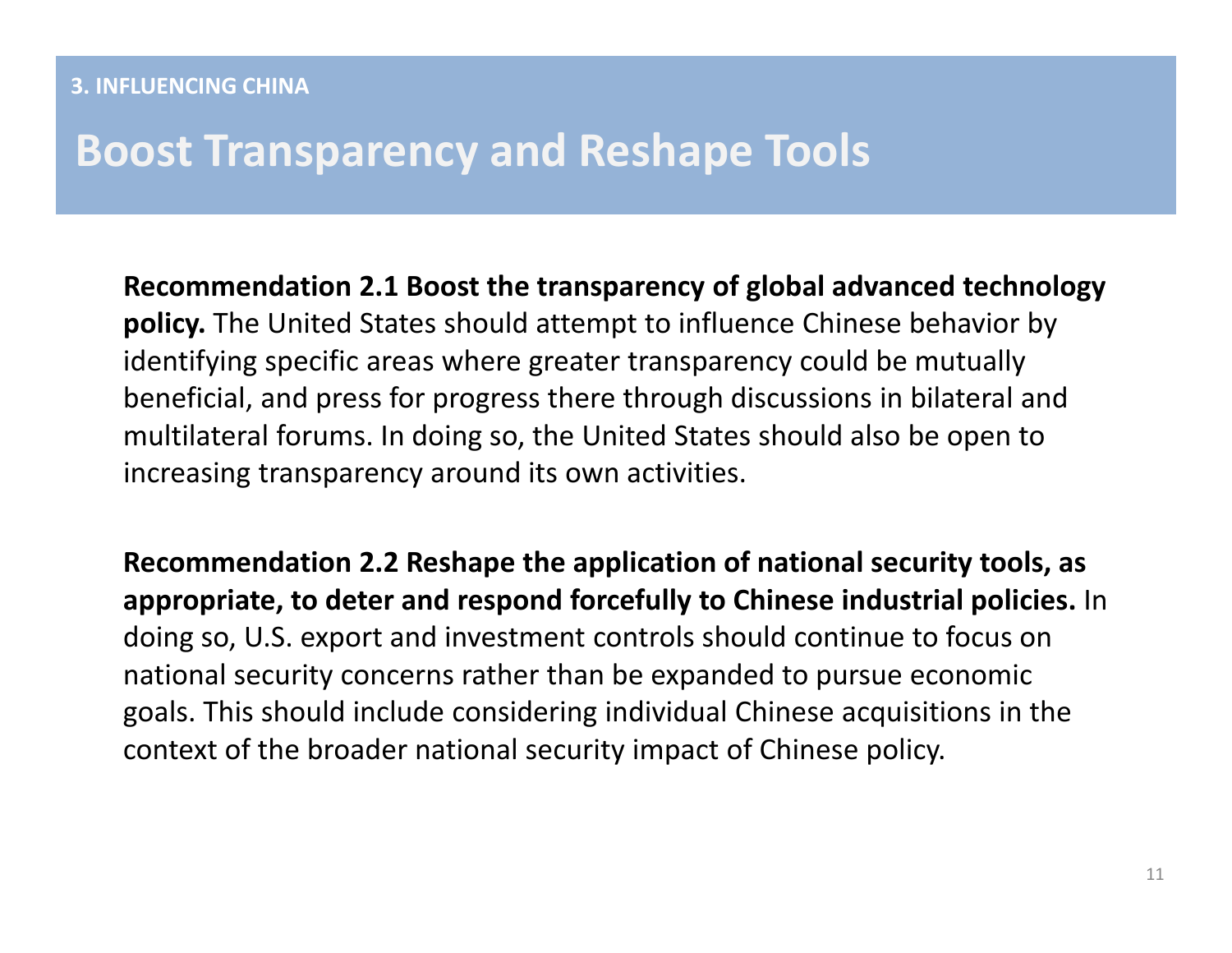## **Work with Allies on Tools**

### **Recommendation 2.3 Work with allies to strengthen global export controls and inward investment security.**

The semiconductor supply chain and market are global. The United States should work with like‐minded partners to develop common principles (insofar as possible) for acceptable and unacceptable market behavior, and to help build their administrative capacity to effectively implement appropriate controls and pursue needed investigations, since many countries are currently far less capable than the United States in this regard.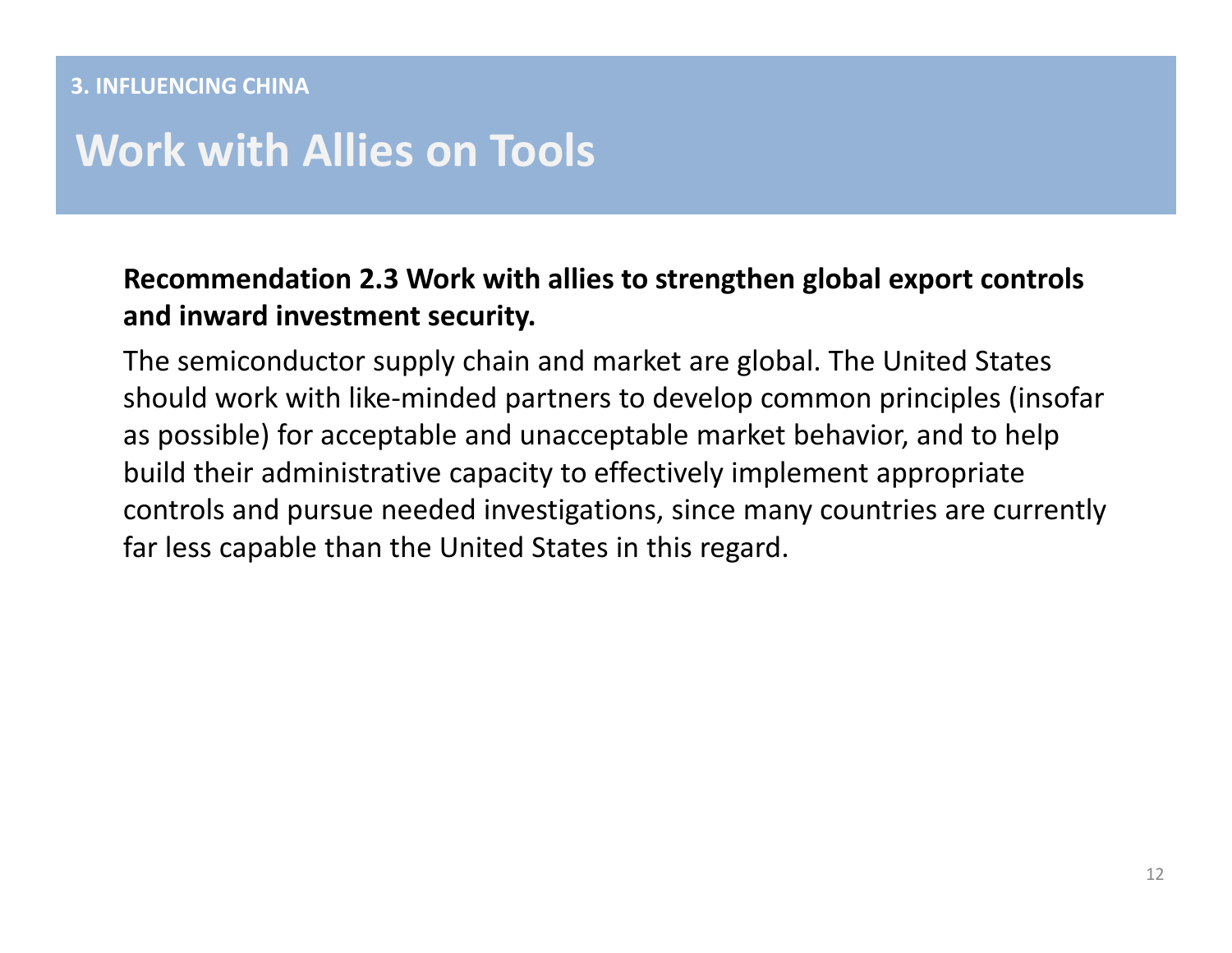- 1. Overview
- 2. Challenges
- 3. Influencing China
- **4. Creating <sup>a</sup> More Supportive Business Climate**
- 5. Innovation Strategy for Continuing U.S. Leadership

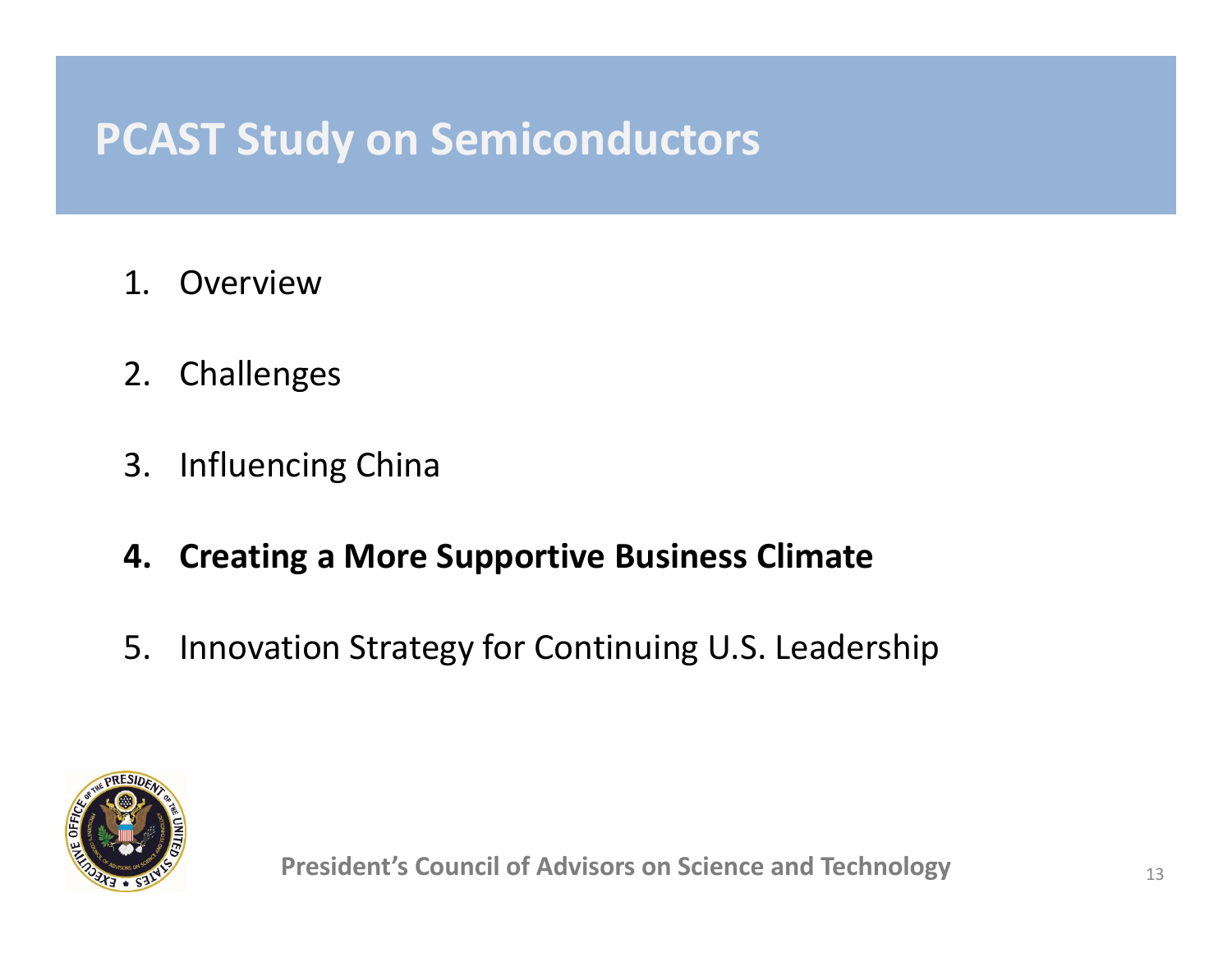#### **4. CREATING A MORE SUPPORTIVE BUSINESS CLIMATE**

## **Overview of Issues**

- $\bullet$ ● U.S.-based business benefits from a robust innovation ecosystem
- •A supportive U.S. business environment thus boosts innovation
- $\bullet$  Recommendations are areas in which many U.S. companies and policymakers have long called for action
	- –Areas are particularly important to sustaining semiconductor innovation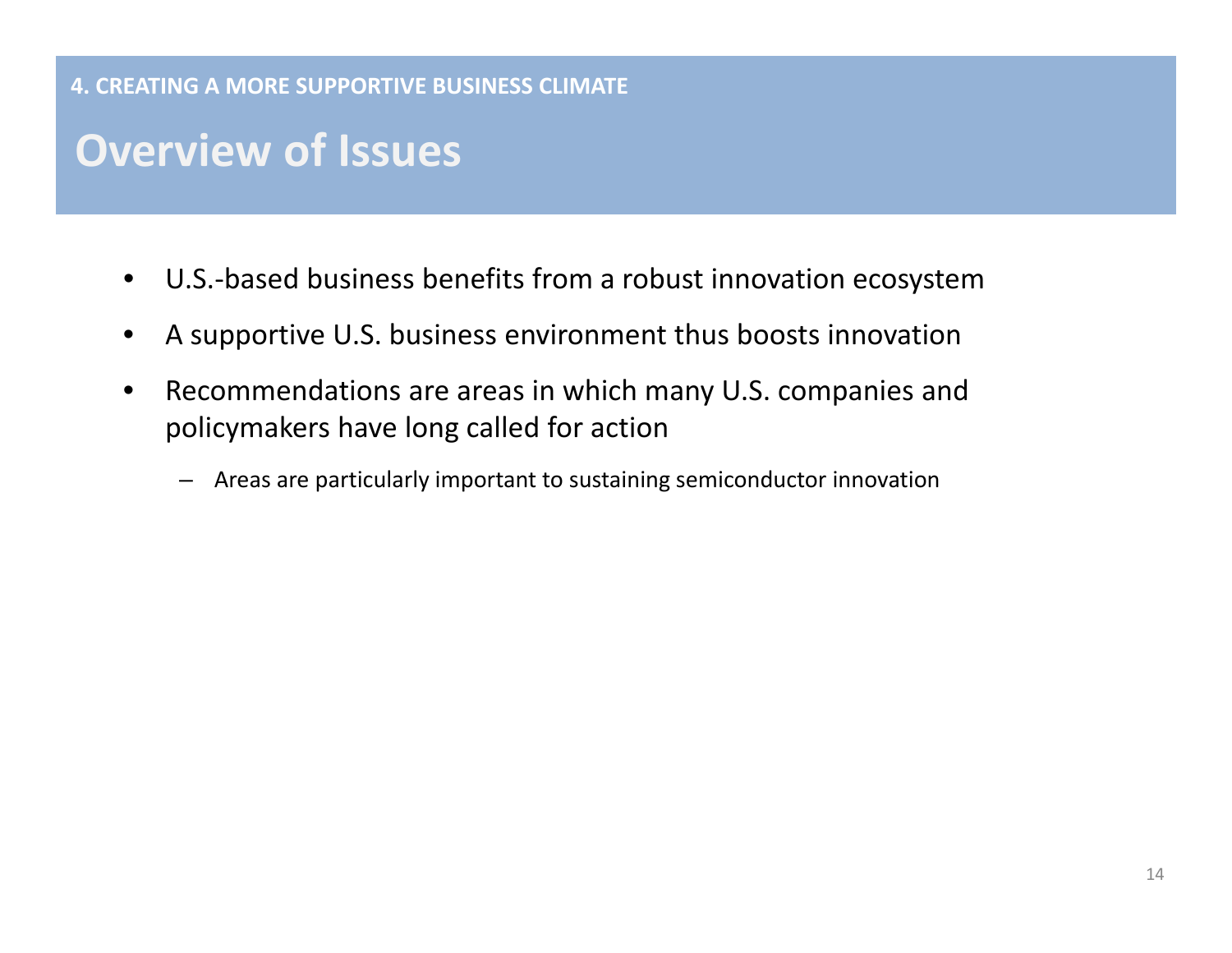### **Secure the Talent Pipeline and Invest in Pre‐ Competitive Research 4. CREATING A MORE SUPPORTIVE BUSINESS CLIMATE**

**Recommendation 3.1 Secure the talent pipeline.** Global businesses invest where the talent exists. U.S. government should strengthen its home‐grown talent by investing in STEM education and needs to attract talented scientists and engineers from abroad to live and work in the United States through immigration reform.

**Recommendation 3.2 Invest in pre‐competitive research.** The U.S. government should increase its R&D spending, focusing in particular on collaborative pre‐competitive R&D in science and technology areas outside the health sciences (which have received large increases in recent years). We recommend targeting <sup>a</sup> doubling of Federal non‐health R&D spending.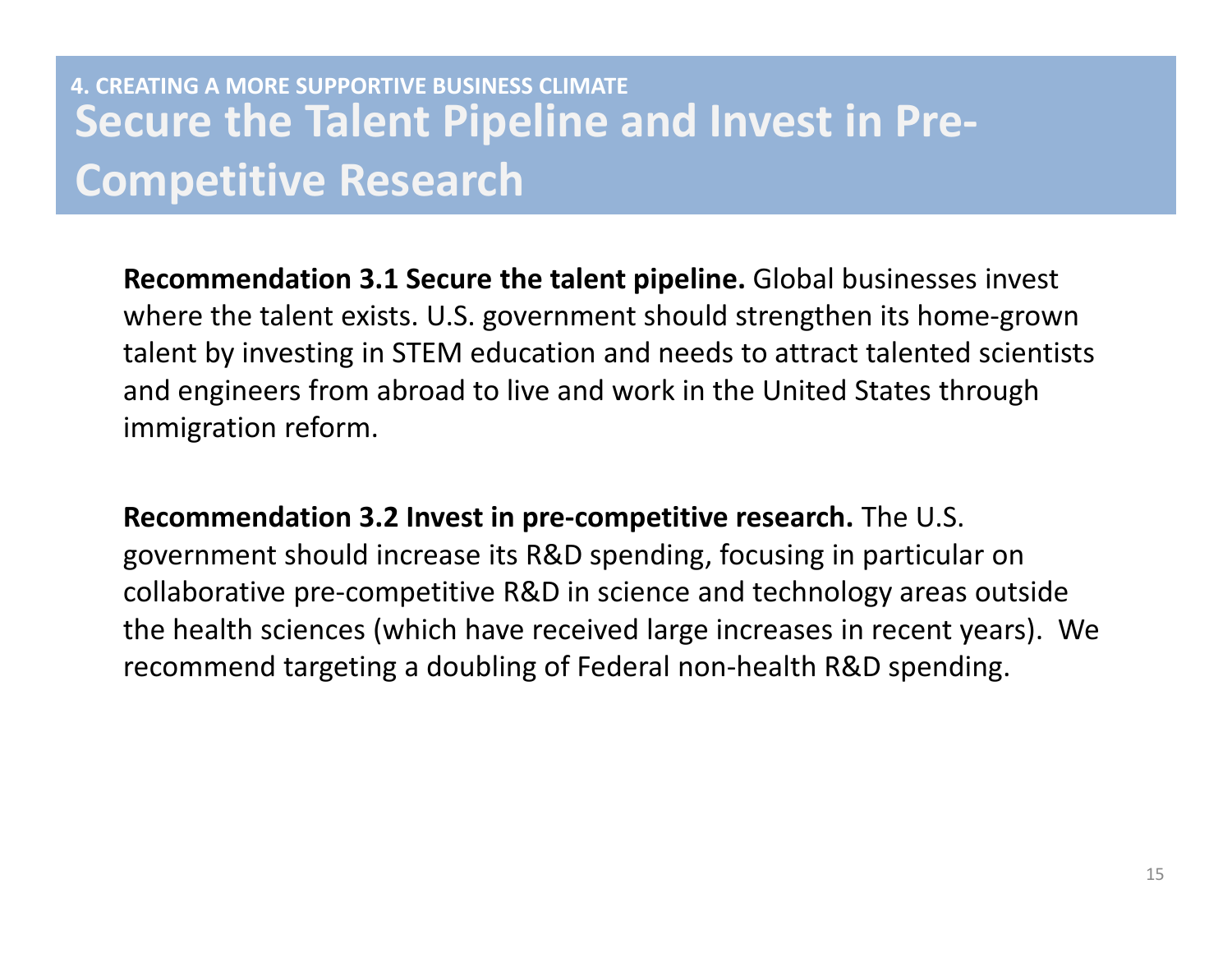### **Enact Corporate Tax Reform & Responsibly Speed Facility Permitting 4. CREATING A MORE SUPPORTIVE BUSINESS CLIMATE**

### **Recommendation 3.3 Enact corporate tax reform.**

Specific actions recommended:

- 1. Create an internationally competitive corporate tax system.
- 2. Recognize the importance of manufacturing through the tax code.
- 3. Strengthen R&D tax credits.

### **Recommendation 3.4 Responsibly speed facility permitting.**

Improving permitting could yield <sup>a</sup> meaningful change in the pace of U.S. semiconductor foundry innovation. Specific actions recommended:

- 1. Create additional "fast track" permitting options within EPA and review existing ones to ensure that they are operating as intended.
- 2. Provide funds to increase staff capacity at EPA and other relevant agencies to handle the permitting process.
- 3. Identify important areas where regulations or procedures are redundant with state rules and might therefore be modified or removed.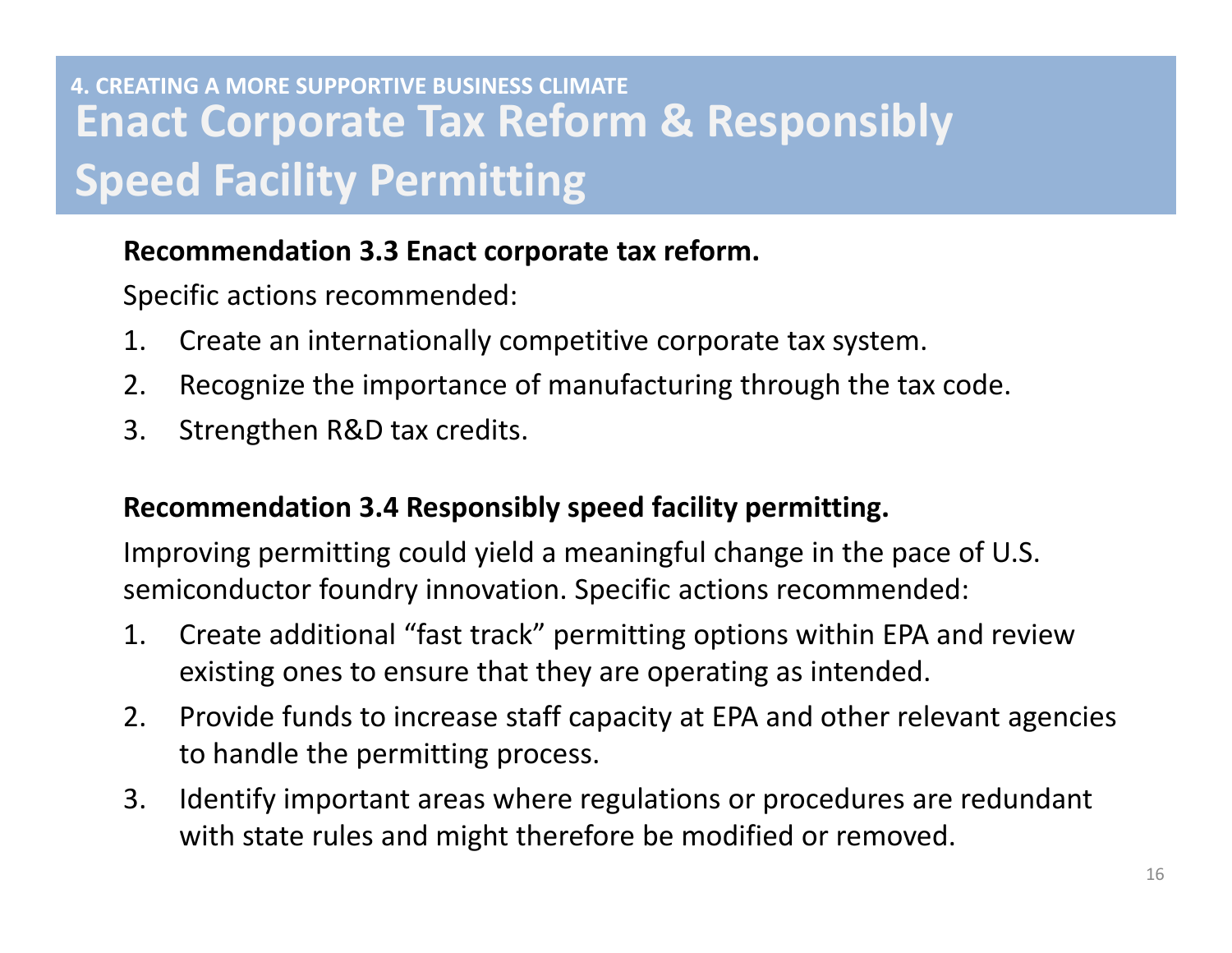- 1. Overview
- 2. Challenges
- 3. Influencing China
- 4. Creating <sup>a</sup> More Supportive Business Climate
- **5. Innovation Strategy for Continuing U.S. Leadership**

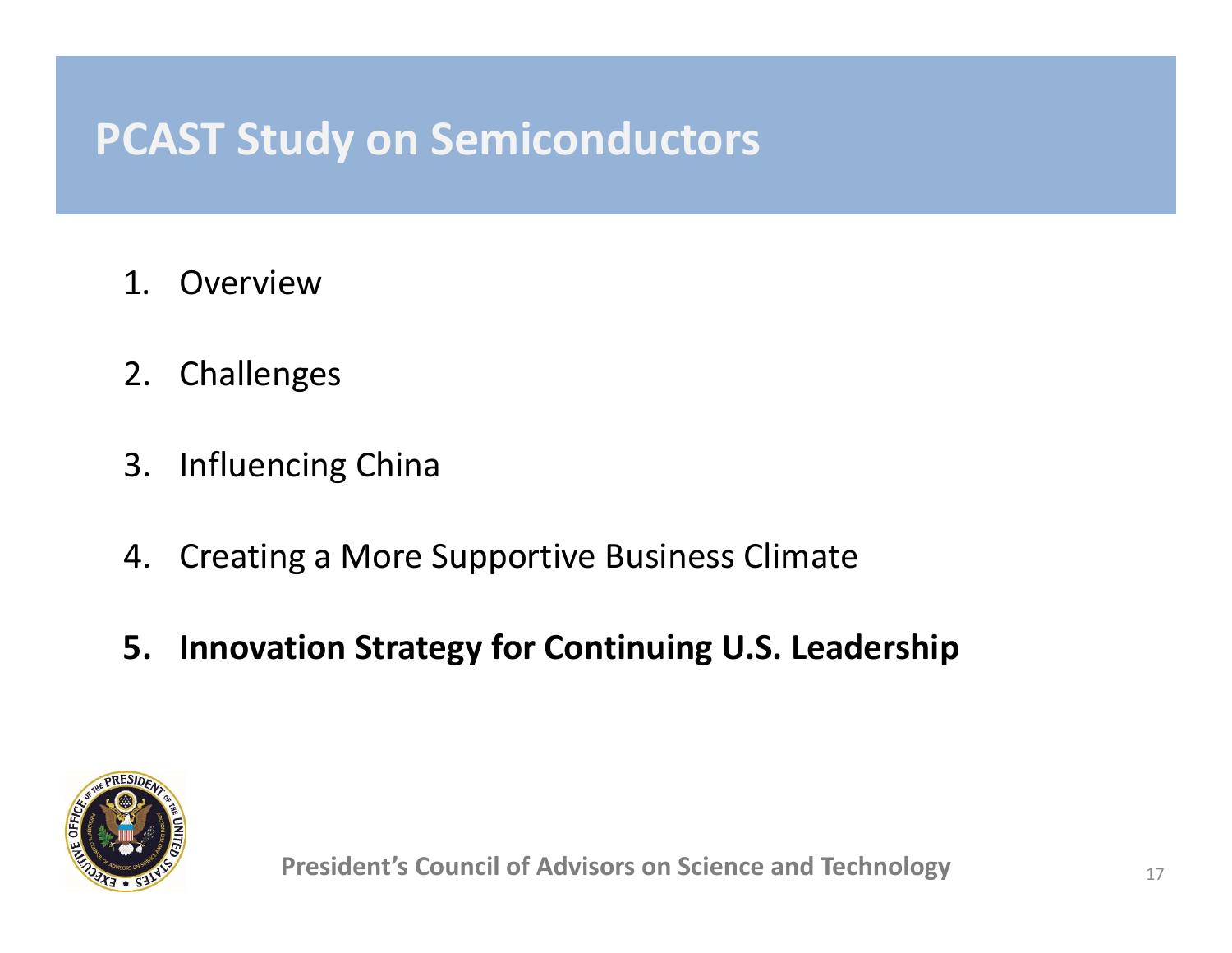**5. INNOVATION STRATEGY FOR CONTINUING U.S. LEADERSHIP**

## **Overview of Issues**

- $\bullet$  There is often <sup>a</sup> strong temptation to respond to the challenges outlined in this report by focusing centrally on attempting to slow China down.
- • The United States will not remain <sup>a</sup> semiconductor leader if it confines its efforts to making it cheaper and easier to build today's semiconductors and opposing damaging Chinese industrial policy.
- $\bullet$  To maintain <sup>a</sup> strong and globally competitive semiconductor industry, the United States needs to keep the U.S. industry at the technological frontier through transformative innovation.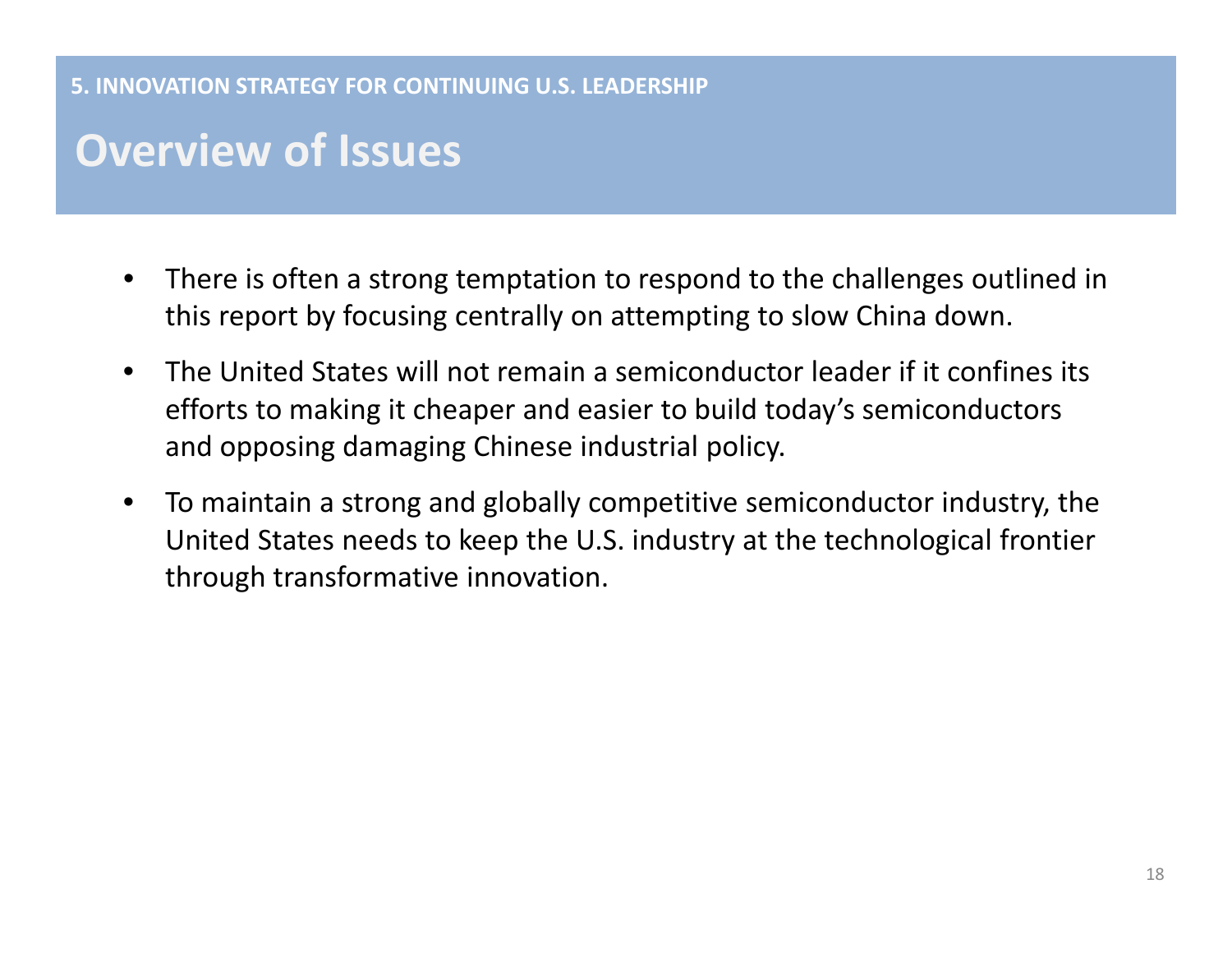**5. INNOVATION STRATEGY FOR CONTINUING U.S. LEADERSHIP**

### **Overview of Moonshots**

- $\bullet$  We propose <sup>a</sup> series of "moonshots"—such as developing cutting‐edge medical technologies and game‐changing biodefense detection systems that have independent merit and would, if achieved, also deliver radical semiconductor advances of much broader applicability.
- $\bullet$  These would require <sup>a</sup> mix of public and private participation.
	- Government role could include convening, procurement, and catalytic investment in innovative, pre‐competitive technologies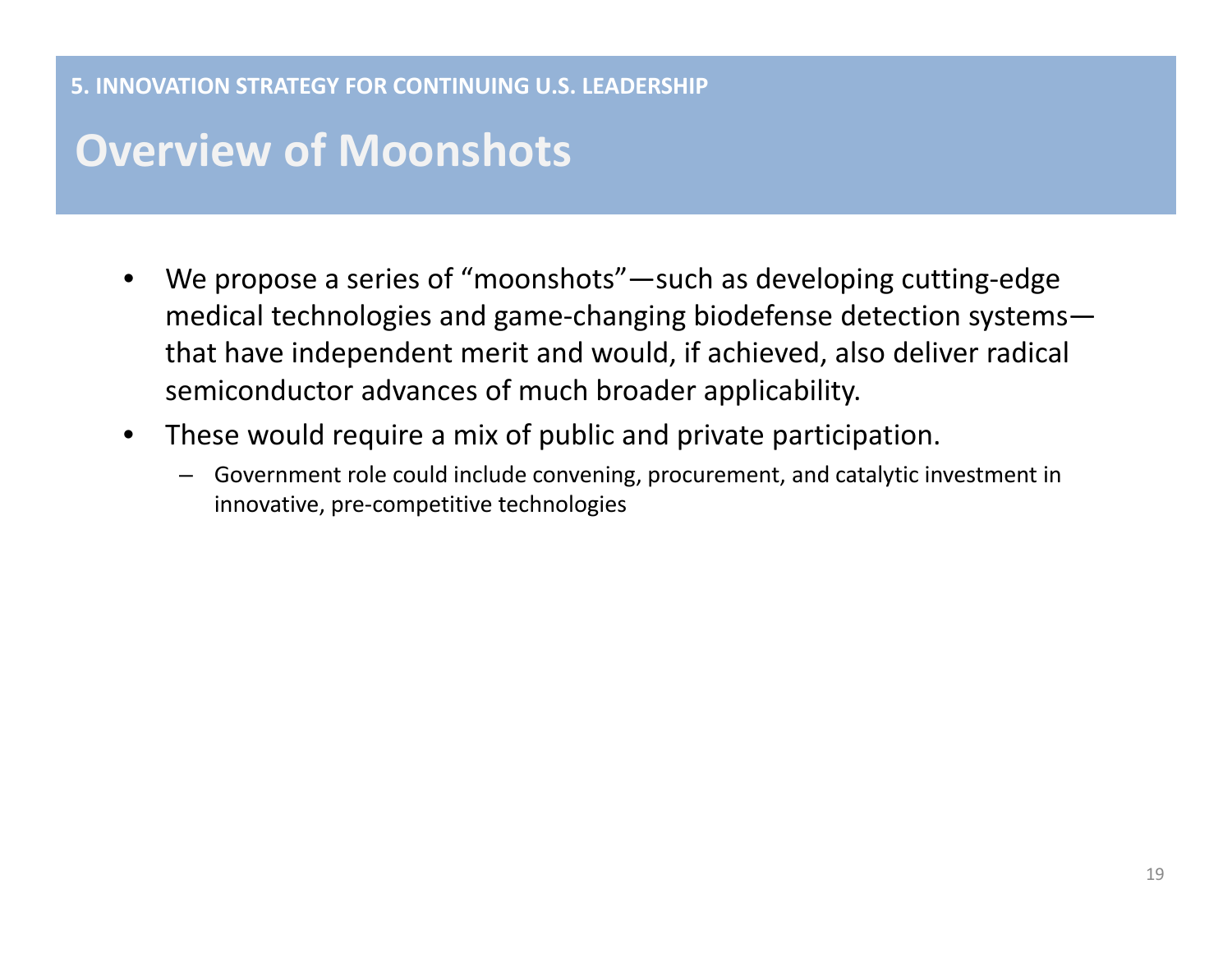## **Sample Moonshot**

### **Development of <sup>a</sup> zero‐day bio‐threat detection network**

- • Goal: identify previously unknown threats (for example, some unexpected types of biological or chemical agents)
- $\bullet$ ● Innovation required: (i) design of advanced and low-cost bio-sensors, (ii) real‐time data analytics based on classic and machine learning algorithms to detect threats and anomalies, (iii) ultra‐secure and encrypted communications including methods such as post‐quantum cryptography, and (iv) real‐time communications through this sensor network for rapid dissemination of threat information
- Sponsors: DHA, NIH, DARPA
- $\bullet$  Challenge: Engaging with established and startup companies through prizes and procurements of products for both domestic and battlefield monitoring of bio‐threats
- $\bullet$  General Purposes: Technologies can be applied more broadly in healthcare, battlefield sensing and communications, and population health surveillance activities